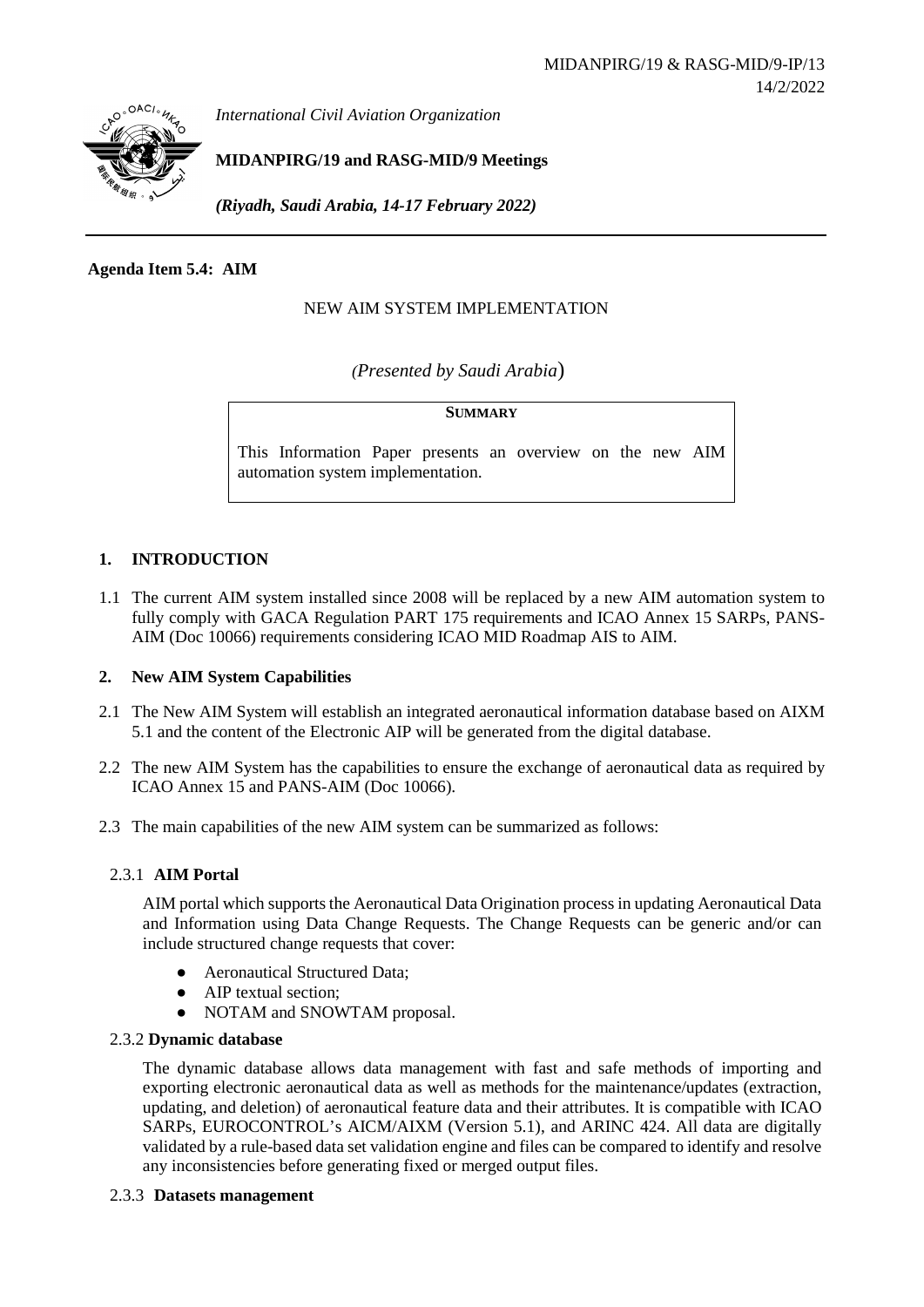The new AIM system will ensure the management of the following data sets:

- AIP data sets:
	- $\checkmark$  air traffic services (ATS) airspace
	- $\triangleright$  special activity airspace
	- $\angle$  ATS route and other Route
	- $\checkmark$  route segment
	- $\vee$  waypoint en-route
	- $\vee$  aerodrome/heliport
	- $\vee$  runway
	- $\vee$  runway direction
	- $\checkmark$  final approach and take-off (FATO)
	- $\checkmark$  touchdown and lift-off (TLOF)
	- $\checkmark$  radio navigation aids
- Obstacle and terrain data sets.
- Instrument Flight Procedure data set.

## 2.3.4 **Integrated Cartographic Environment or Automated Template Based Creation and Maintenance of Aeronautical Charts**

The Integrated Cartographic Environment is a GIS (Graphical Information System) based solution for the creation and maintenance of aeronautical charts as per the ICAO Annex 4 and the roadmap from AIS to AIM. It increases the efficiency of production and quality of ICAO Annex 4 aeronautical charts by establishing a live connection to data sources. A high level of rule-driven automation, such as object clashes and label de-confliction, significantly reduces production time and costs.

This tool includes a database and a predefined set of rules (chart templates) which allow the immediate production of ICAO-compliant charts. It also allows the rule sets to be edited to configure new chart templates. This flexibility enables AIS/AIM provider to meet the evolving requirements as ICAO continues to enhance the concept of a default aeronautical database.

#### 2.3.5 **Web-based Pilot Briefing Functions**

#### 2.3.5.1 Pre-flight Information Bulletin

This application generates a Pre-flight Information Bulletin for the following types:

Adm

| Airport     | Aerodrome                                                                                           |
|-------------|-----------------------------------------------------------------------------------------------------|
| Area        | Unfiltered<br>Filtered<br>• Published area<br>• Un-published area<br>• Center & Radius<br>· Polygon |
| Route       | Standard<br>Narrow                                                                                  |
| inistrative | By FIR<br>By Aerodrome<br>By NOF                                                                    |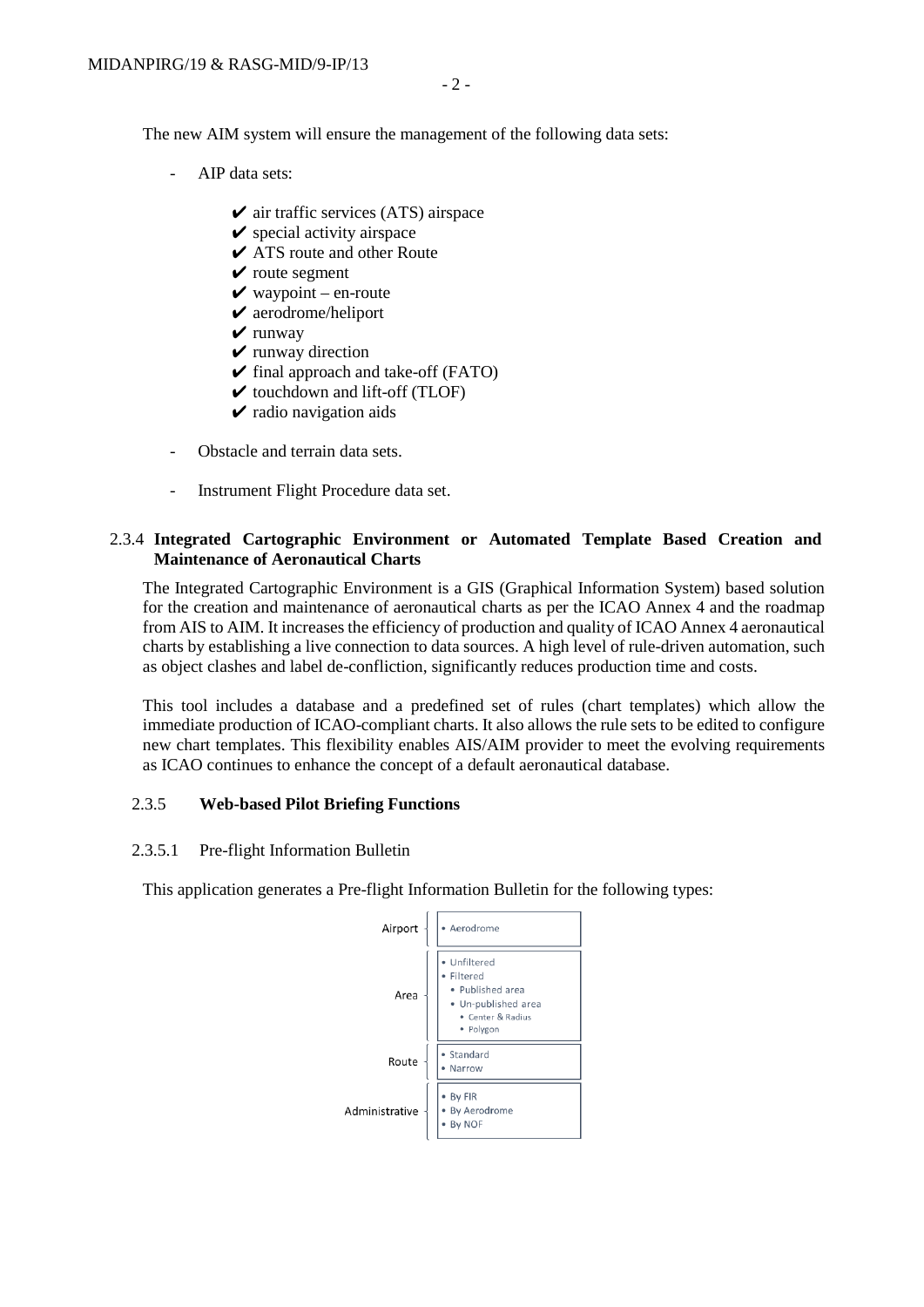The access to the pre-flight information bulletin (PIB) for Pilots, or more generically "Airspace Users", through registration with the inclusion of meteorological into a unique integrated and automated briefing document. The overall business process for setting up a PIB is as follow:



**Pre-Flight Information Briefing process**

## 2.3.5.2 Post-flight information

The Online Post-flight information service can be accessed through registration to allow pilots to timely report issues or events observed during the flight. The reporting may cover:

- inadequacies of facilities, and information essential to the safety of flight operations, and
- the presence of birds on or around the airport that constitutes a potential hazard to aircraft operations, observed by a pilot during the flight.

## 2.3.6 **Terrain and Obstacle database**

The Terrain and Obstacle Database (e-TOD) Suite allows the import, validate and disseminate terrain and obstacle data, and to aid in the creation and maintenance of aerodrome surfaces (for safe operations) and obstacle charts, ensuring that data quality and integrity is of the highest level and in compliance with international data quality requirements (ICAO Annex 15). The e-TOD Suite allows the management of the Obstacle Limitation Surface (OLS) in accordance with ICAO Annex 14.

## 2.3.7 **Aerodrome mapping database (AIMDB) capability**

The Aerodrome mapping database includes geospatial data and metadata for the following features:

- Threshold Runway Intersection
- Runway end Figure 2.1 The Runway marking
- Stand Guidance line Centreline
- Parking stand location Runway gear arrest location
- Parking stand Area Runway shoulder
- Service Roads  **Stopway**
- Vertical Polygonal Structures Runway displaced Area
- Vertical line Structures Runway exit line
- Vertical point structure Runway element